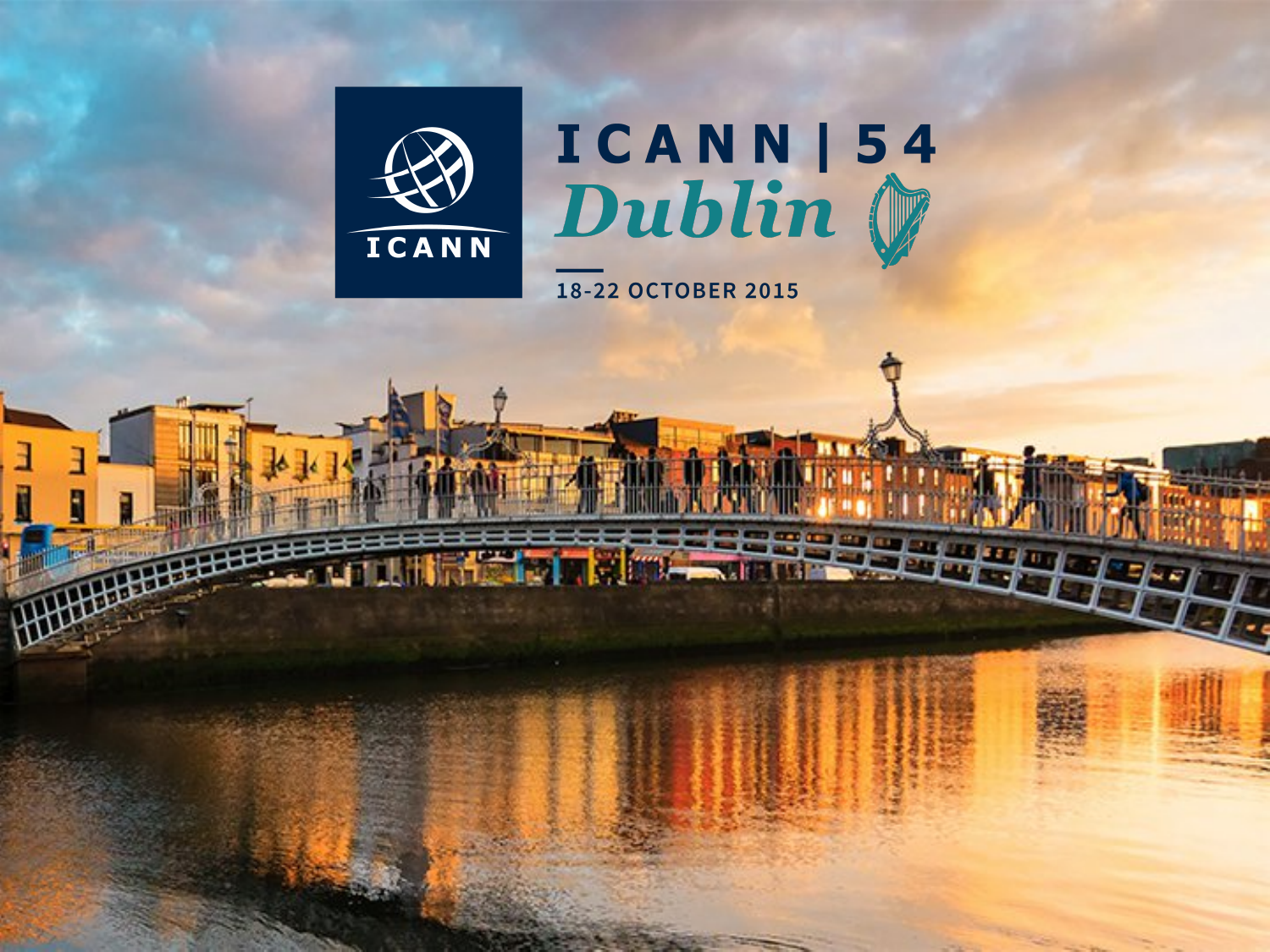



### Contractual Compliance Update Contractual Compliance | ICANN 54 | 20 October 2015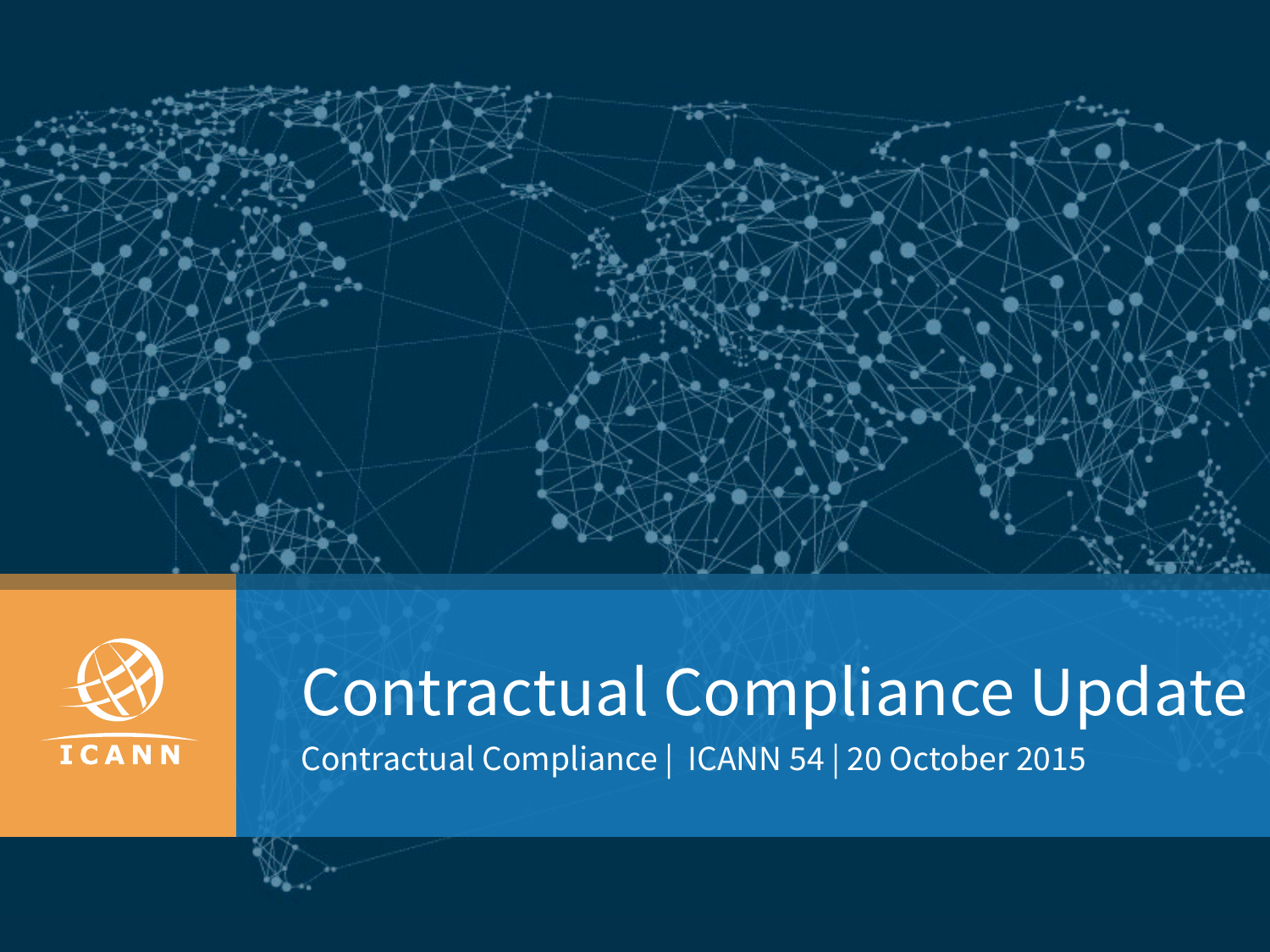### Agenda

¤ Brief Update Since ICANN 53 on: 

- $\odot$  Contractual Compliance Campaign
- $\odot$  Continuous Improvement Update
- $\odot$  Audit Activities Update
- Registrar Compliance
- $\odot$  Registry Compliance
- **◎** Questions & Answers

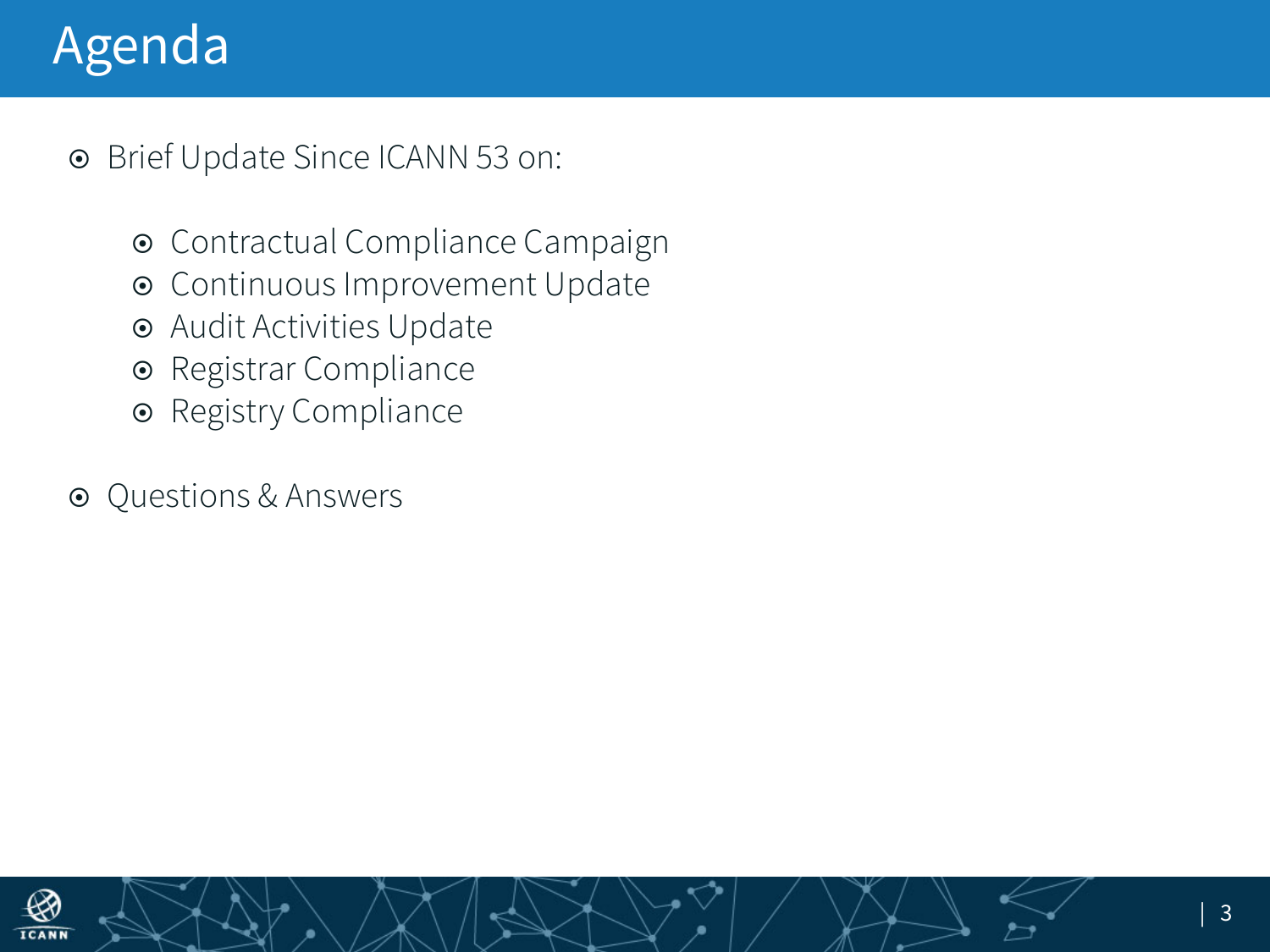### Contractual Compliance Awareness Campaign

- $\triangleright$  Contractual Compliance Initiative Online Learning Project
	- $\triangleright$  To improve knowledge and awareness
	- $\triangleright$  Available in eight languages
	- Portfolio link:

https://features.icann.org/plan/portfolio/ 5480de6f0015c8b8118fbf7fe1782d55

- $\triangleright$  Video Campaign
	- $\triangleright$  Getting to know Contractual Compliance Video
	- $\triangleright$  YouTube and on the ICANN.org website
	- Ø **https://www.icann.org/resources/pages/compliance-2012-02-25-en**
- $\triangleright$  Handout Campaign
	- What is a Contractual Compliance Complaint?
	- Ø https://www.icann.org/resources/pages/compliance-2012-02-25-en

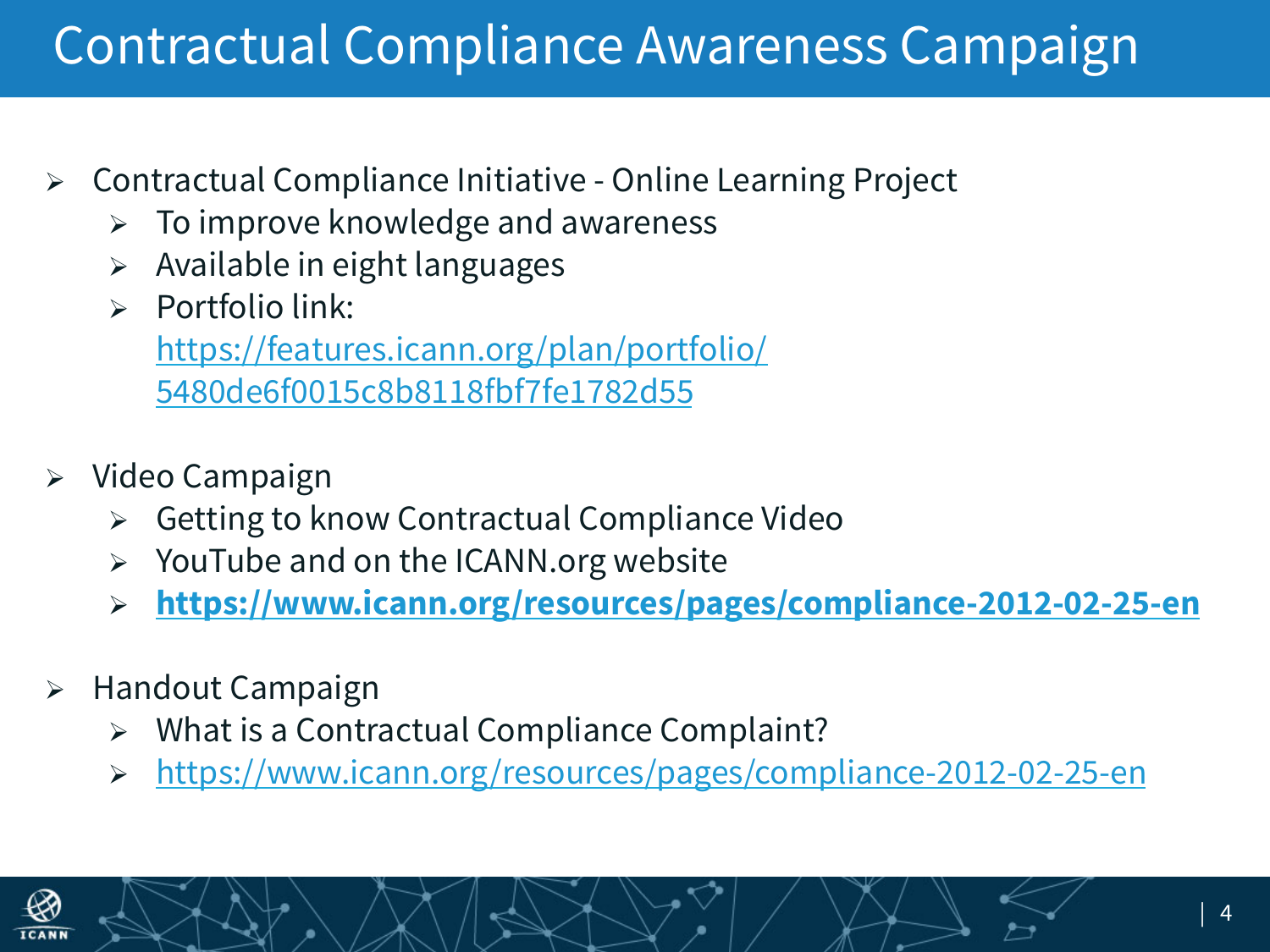### Continuous Improvements updates

#### Improvements based upon community & contracted party feedback:

- $\odot$  Add closure reason in closure notices sent to contracted parties
- Additional template and closure reason updates to provide greater clarity

#### Policy, Initiative and System based improvements:

- Update to UDRP complaint web form and templates to align with 31 July 2015 update to UDRP Rules
- ¤ Update to Whois ARS import utility to create compliance tickets based upon updated Whois ARS report format
- Software update to address a security vulnerability and feature improvements (parent/child tickets and enhancements to text format)

#### Provide a weekly file of registrar tickets

¤ By request from the registrars, ICANN is providing a system generated email with a file of the complaints and the current status

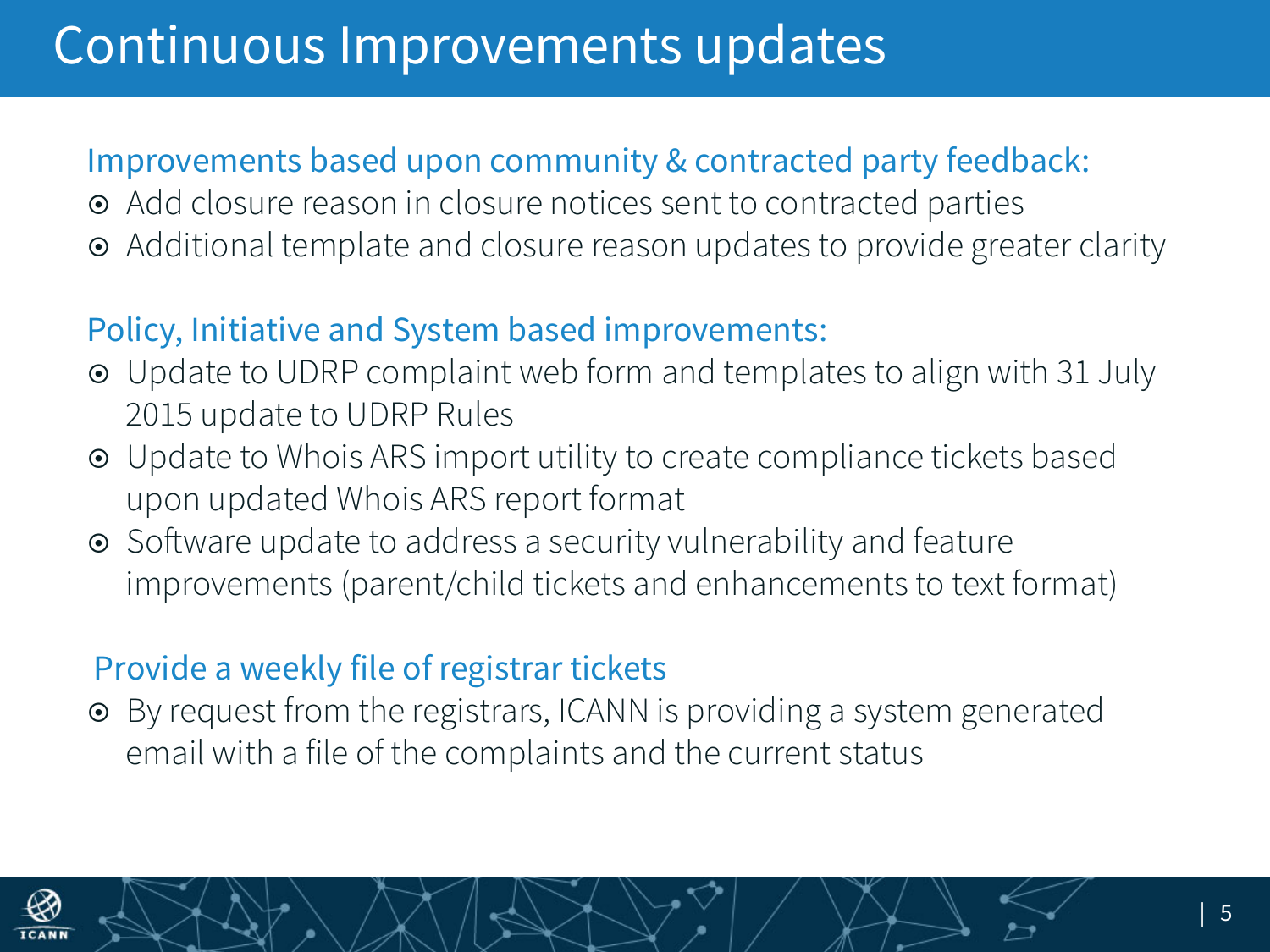### Audit Activities since ICANN 53

#### **New Registry Agreement Audit Program**

- ¤ Completed the March 2015 Audit Program
	- 11 Registries were in scope;
	- ¤ 1 continued remediation beyond report publication due to Data Escrow format and content issues – now completed
- ¤ Audit Report published at

https://www.icann.org/resources/pages/compliance-reports-2015-04-15-en

#### **Registrar Audit Program launched September 2015**

- 69 Registrars selected for this round
- 23 countries are represented
- 5 Registrars rolled over from prior audit to verify remediation effectiveness
- The Request for Information Phase is completed; Audit Phase has started

#### **Efforts underway to globalize the Contractual Compliance Audit Page**

¤ Link to the ICANN Contractual Compliance Audit Page: https://www.icann.org/resources/pages/audits-2012-02-25-en

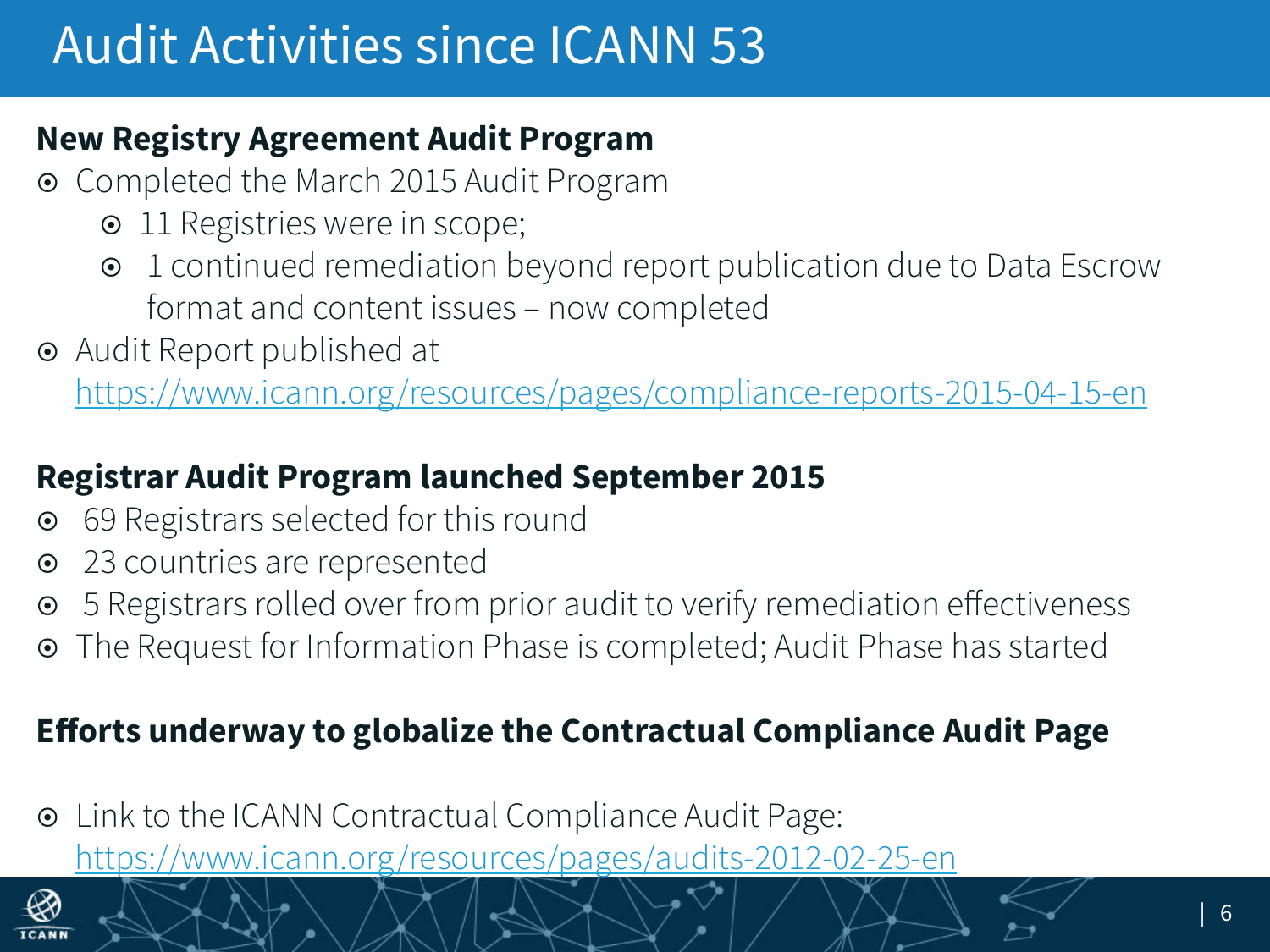### General Audit Selection Criteria

- $\odot$  Contracted parties who have not been previously audited
- ¤ Contracted parties with highest numbers of 3rd Notices per number of domains under management
- $\odot$  Contracted parties who had received Notice of Breach in last 12 months
- $\odot$  Contracted parties with highest number of failed data escrow deposits
- $\odot$  Contracted parties with low responsiveness to ICANN's requests
- $\odot$  ICANN community concerns

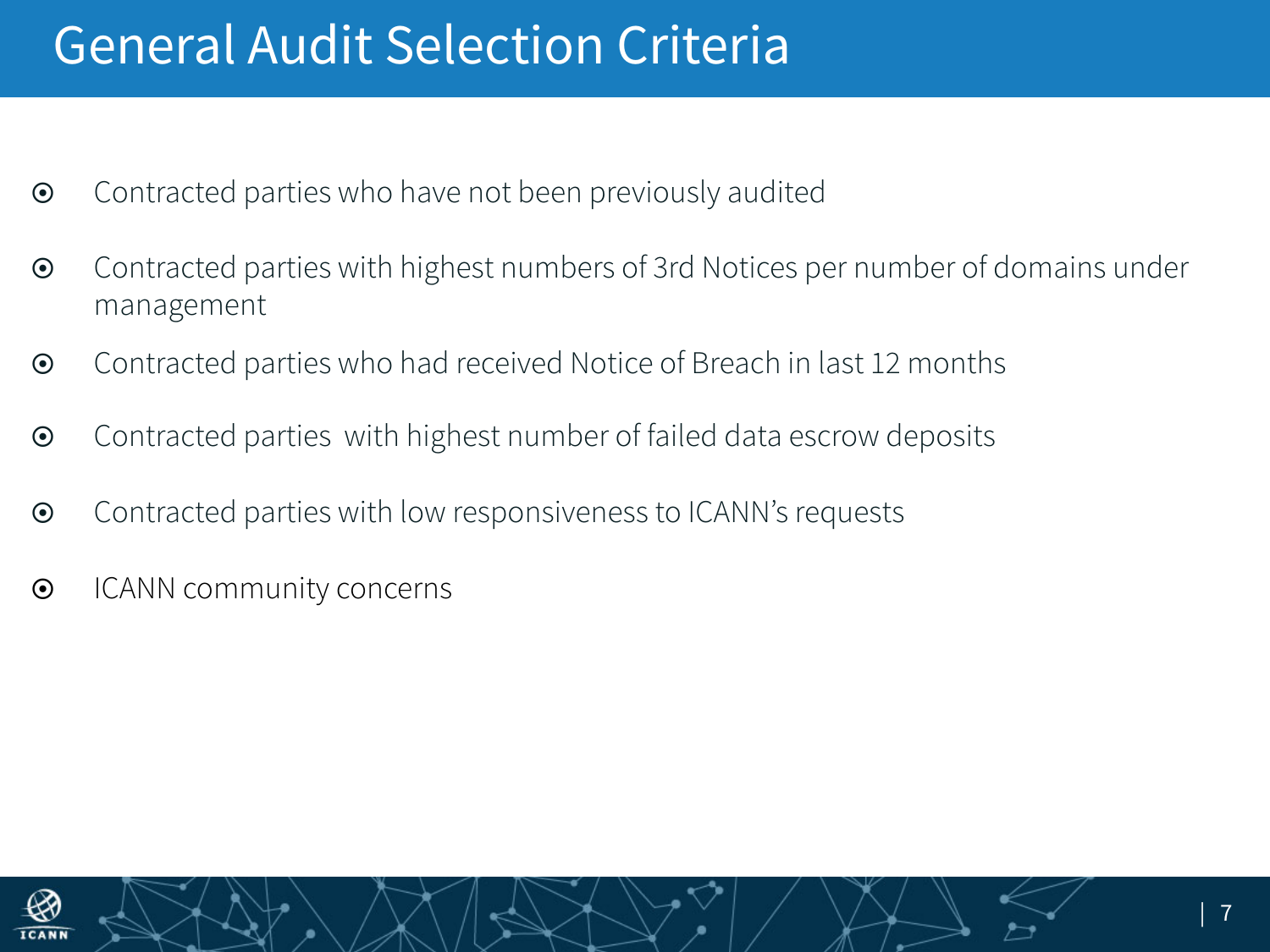## Registrar Compliance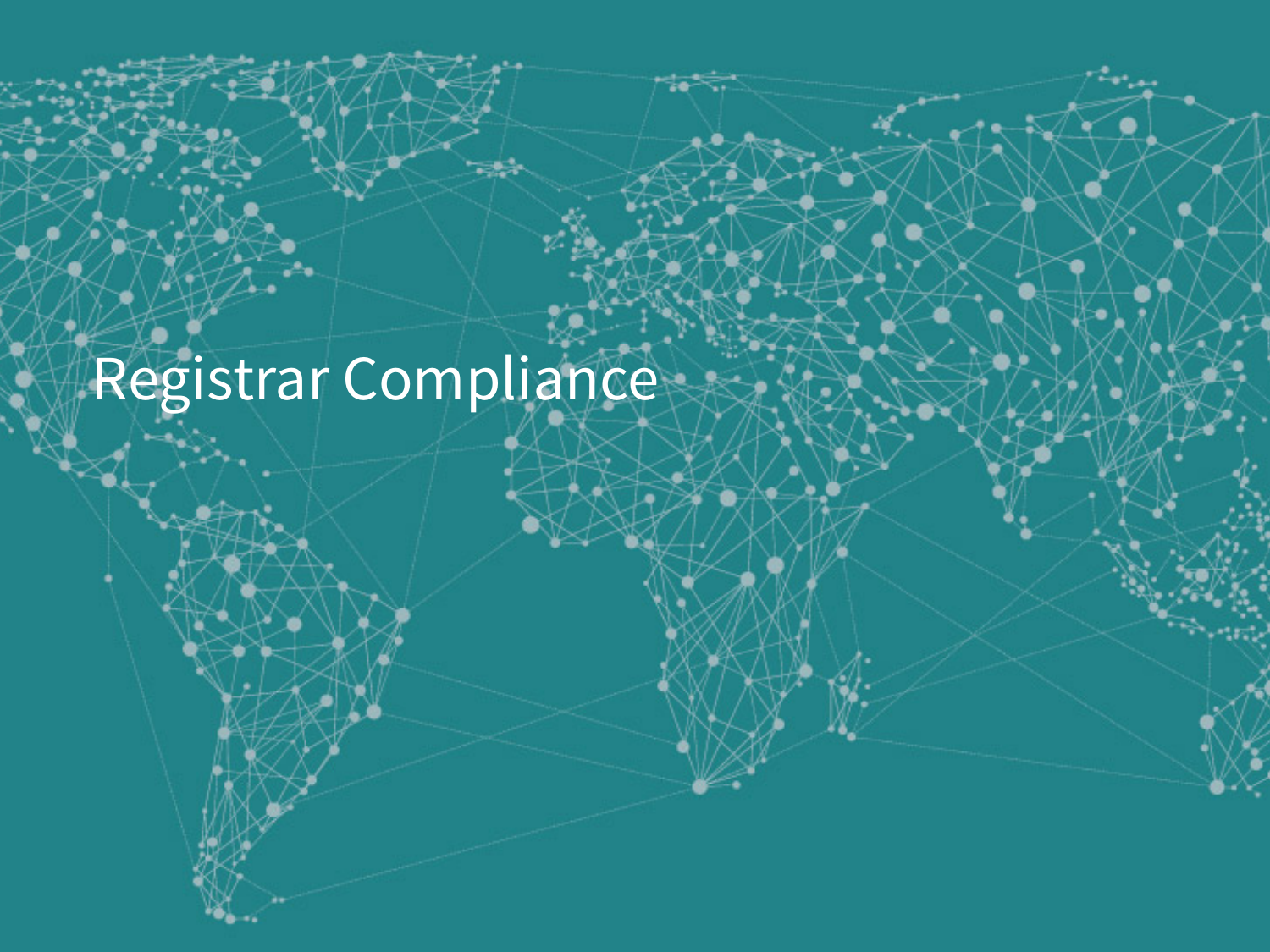### Whois Accuracy Reporting System Update

#### Whois ARS Phase 1 – Syntax Validation

- Compliance coordinated with Whois ARS team to ensure testing aligns with RAA/ICANN process
- To be processed as Whois inaccuracy and Whois format complaints
- ¤ Complaints created from Whois ARS data will follow the Contractual Compliance Approach and Process as published at https://www.icann.org/resources/pages/approach-processes-2012-02-25-en
- ¤ Compliance will provide metrics at ICANN 55
- ¤ Updated conversion utility to create compliance tickets based upon Whois ARS output to be deployed in mid October 2015
- ¤ Phase 1 Report published at: http://whois.icann.org/en/file/whoisars-phase1-report
- ¤ Phase 1 Webinar presentation at: http://whois.icann.org/en/file/whois-ars-phase-1-report-webinar-powerpoint

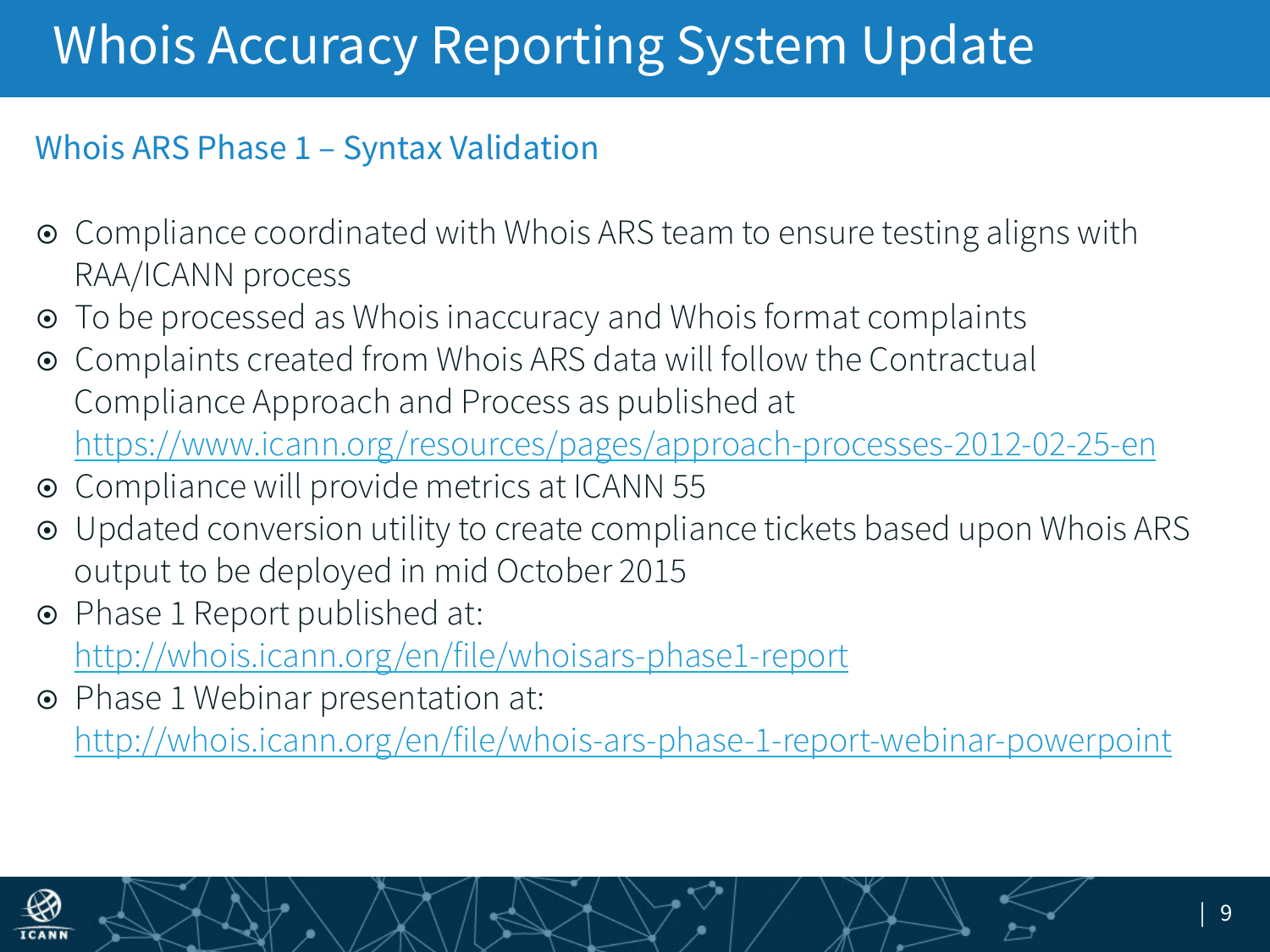### Enforcing Updated UDRP Rules

#### Updated UDRP Rules effective 31 July 2015:

- ¤ Within two business days of request for verification from UDRP Provider:
	- ¤ Registrar must lock domain(s), confirm lock and provide information requested in verification request to Provider
	- Lock must be removed within one business day of Registrar being notified that proceeding has been withdrawn or dismissed
	- Lock means registrant cannot update Whois or transfer domain (domain must still resolve)
- Within three business days of receiving Provider's Decision, registrar must communicate implementation date to Parties, Provider and ICANN
- ¤ For cases settled between parties outside the UDRP cases
	- Provider to inform Registrar of suspension and outcome of the settlement
	- Registrar shall remove the lock within two business days of being notified by the Provider
- ¤ Presentation for UDRP Rules webinar at:

https://www.icann.org/en/system/files/files/udrp-rules-30sep14-en.pdf

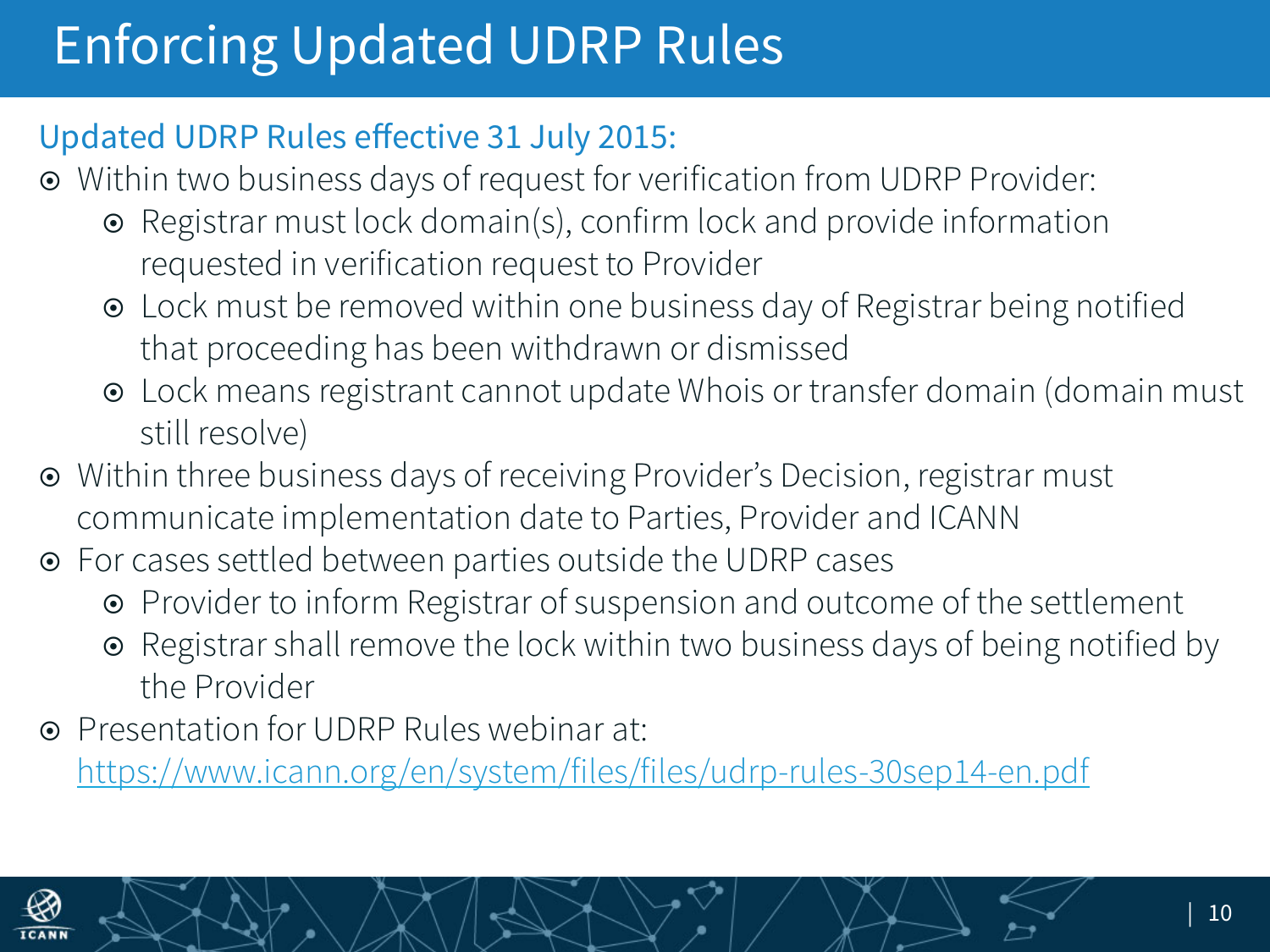### Enforcing 2013 RAA: Abuse Reports Requirements

- **■** ICANN confirms that reporter sent abuse report to registrar abuse contact before sending complaint to registrar
- ICANN could request the:
	- Steps taken to investigate and respond to abuse report
	- Time taken to respond to abuse report
	- Correspondence with complainant and registrant
	- ¤ Link to website's abuse contact email and handling procedure
	- ¤ Location of dedicated abuse email and telephone for law-enforcement reports
	- Whois abuse contacts, email and phone
- ¤ Examples of steps registrars took to investigate and respond to abuse reports:
	- Contacting registrant
	- Asking for and obtaining evidence or licenses
	- Providing hosting provider info to complainant
	- Performing Whois verification
	- Performing transfer upon request of registrant
	- Suspending domain

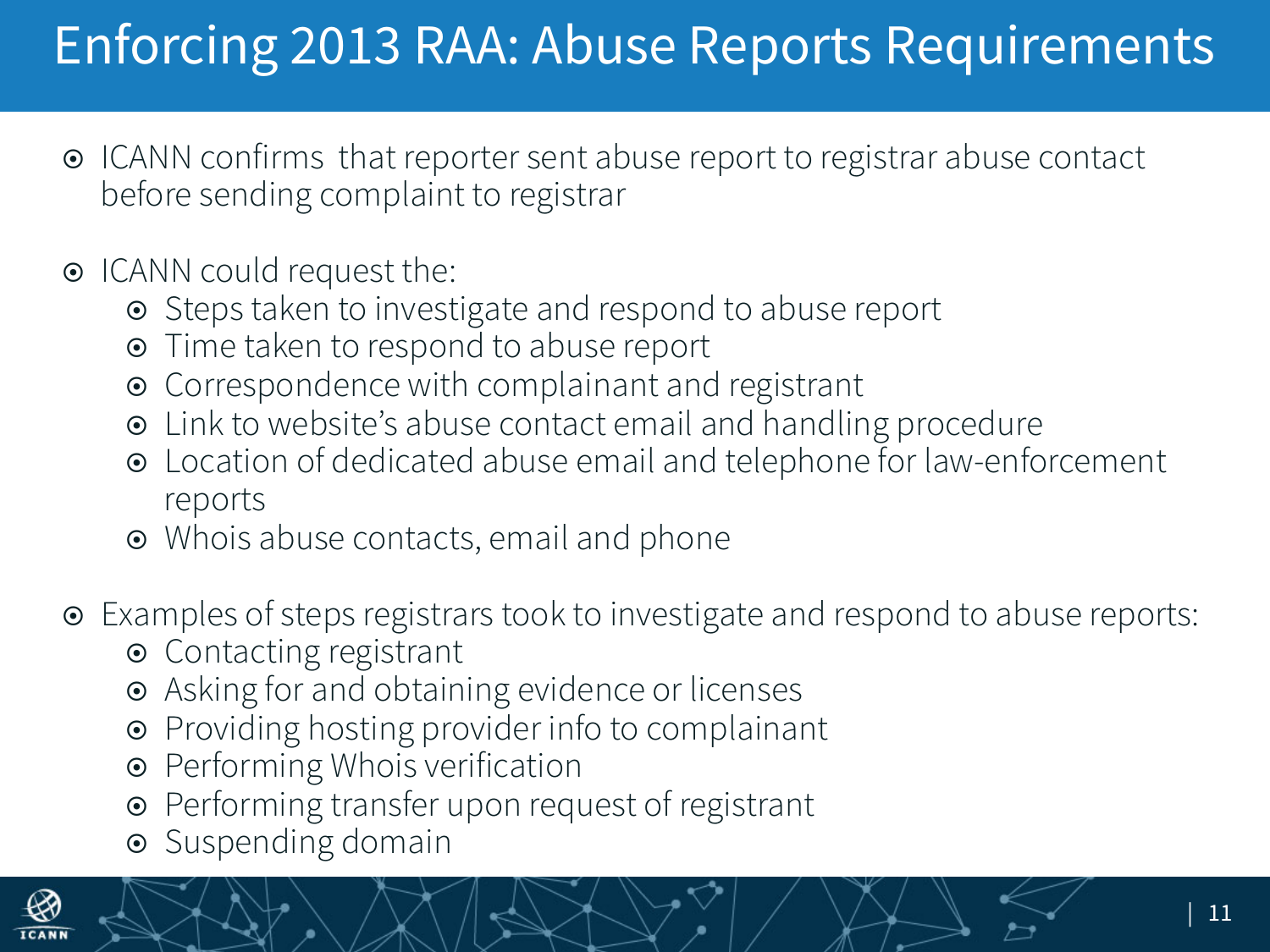### 2013 RAA: Abuse Reports Requirements

**VS**

- o Registrars must:
	- o Take reasonable and prompt steps to investigate and
	- o Respond appropriately to ANY reports of abuse
- o Reasonable steps may include:
	- $\circ$  Contacting the RNH of the domain(s)
- o Appropriately varies depending on the facts and circumstances
- o Whois data verification by itself is insufficient
- o Court order is not required for registrar to investigate absent a specific local law or regulation provided to ICANN

#### Section 3.18.1  $\overline{\mathbf{M}}$  Section 3.18.2

- o Registrar must have dedicated abuse email and phone number in Whois output
- o Reports of Illegal Activity must be reviewed within 24 hours by an individual who is empowered to take necessary and appropriate actions
- o Reports can be from any applicable jurisdiction once reporter is designated by registrar's local government as an authority

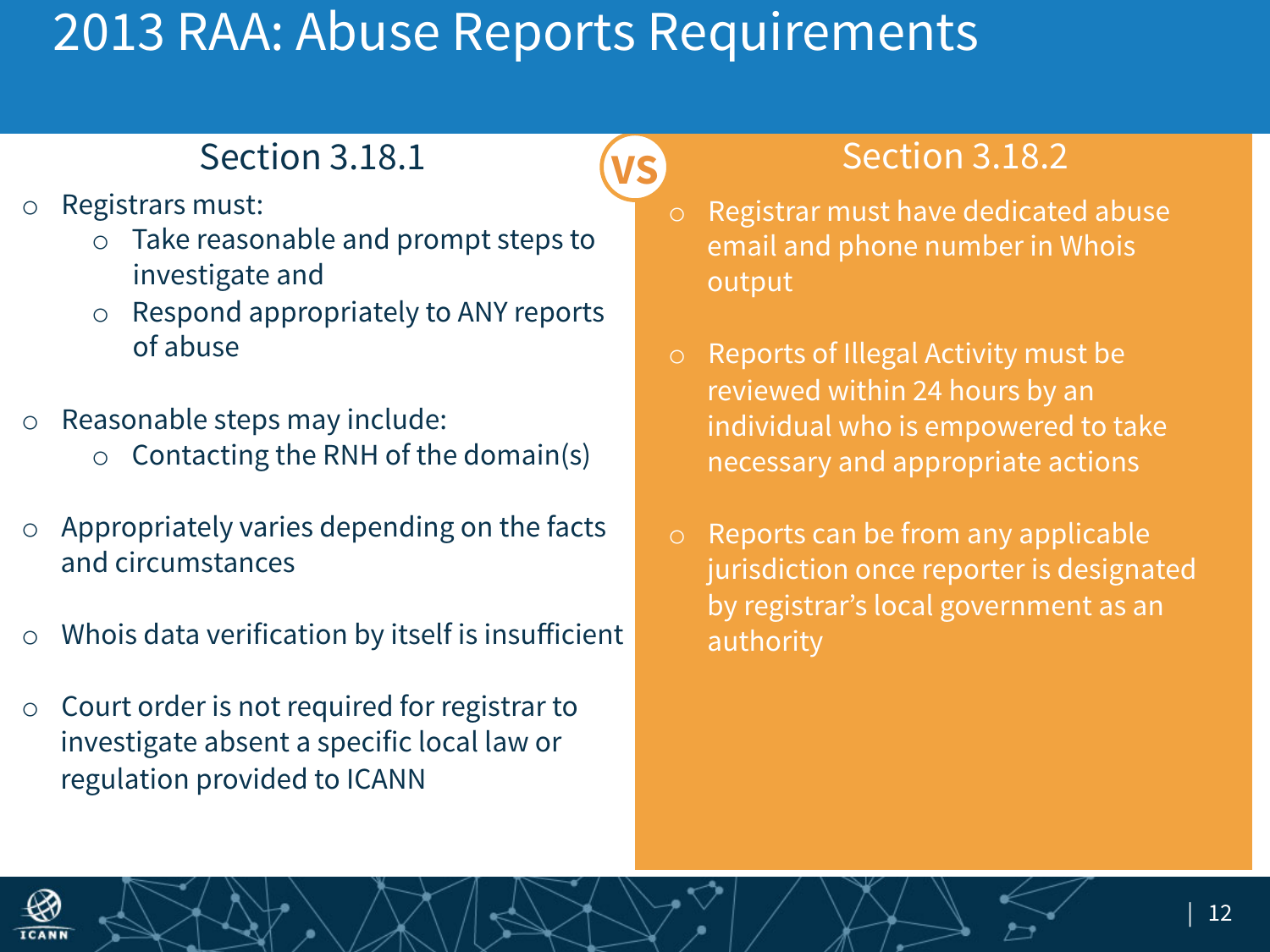### Registrar Related Policy and Working Group Efforts

#### Actively contributing to registrar-related policies and Working Groups

- ¤ Transfer Policy (formerly Inter-Registrar Transfer Policy (IRTP) Part C)- Main Change: introduction of Change of Registrant process; effective 1 August 2016: https://www.icann.org/news/announcement-2-2015-09-24-en
- **IRTP Part D Main changes are updates to the Transfer Dispute Resolution Policy**
- $\odot$  2013 RAA Whois Accuracy Program Specification Review
- Privacy & Proxy Services Accreditation Issues Working Group
- ¤ Registration Data Directory Service both effective 31 January 2016:
	- Advisory on Whois Clarifications https://www.icann.org/resources/pages/registry-agreement-raardds-2015-04-27-en
	- ¤ Additional Whois Information Policy (AWIP) Consensus Policy: https://www.icann.org/resources/pages/policy-awip-2014-07-02-en

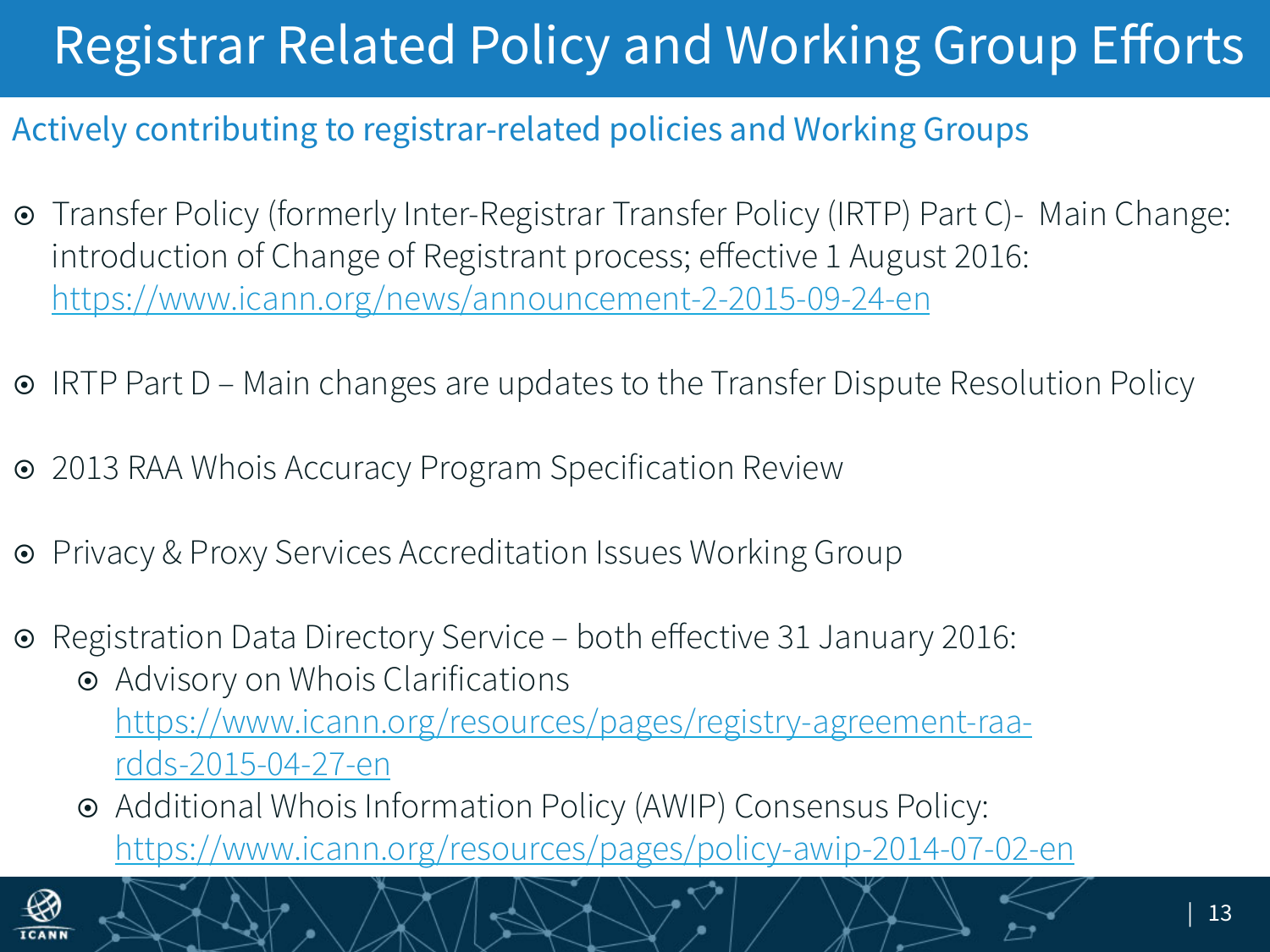Registry Compliance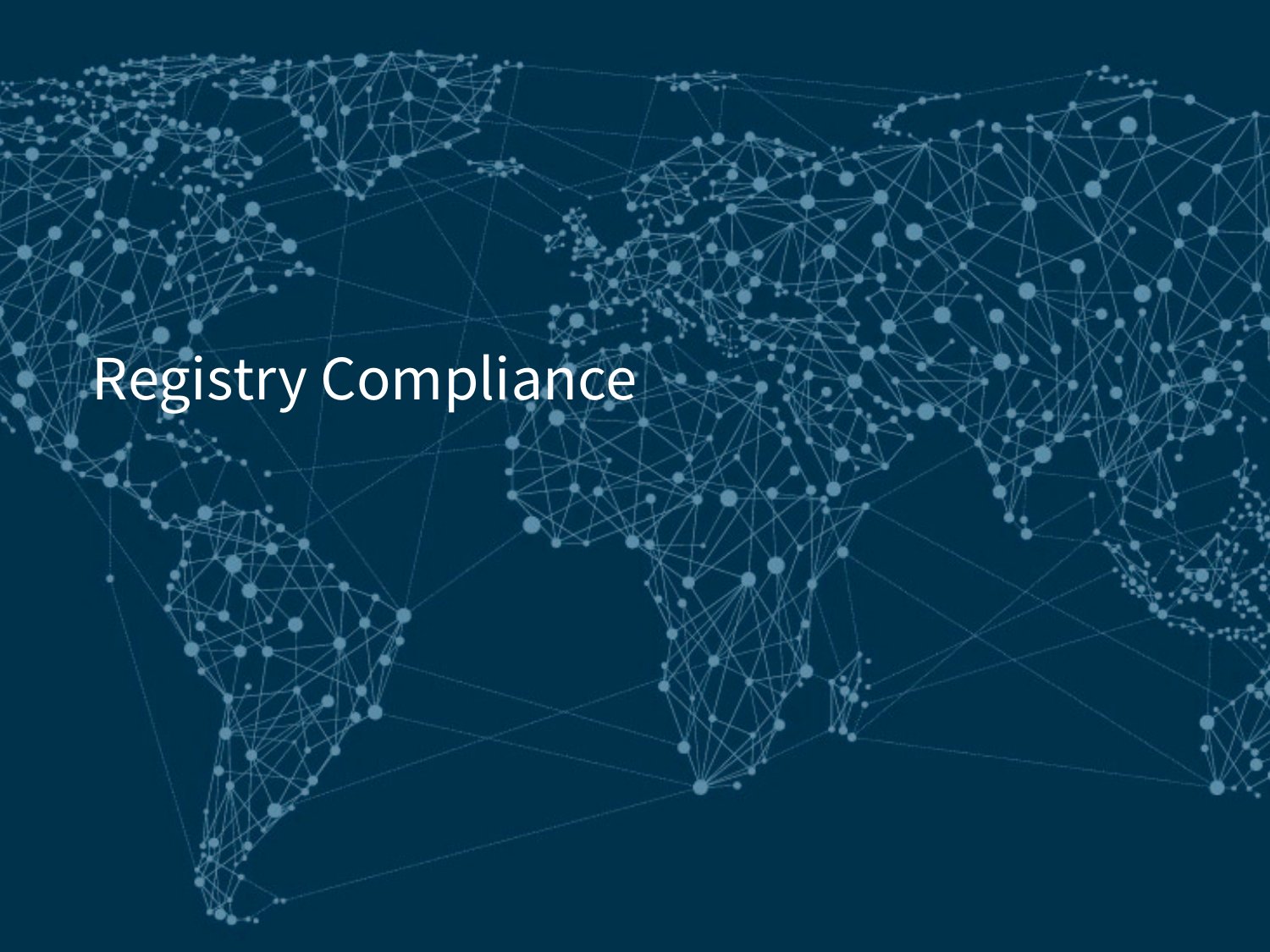#### Enforcing Uniform Rapid Suspension **Requirements**

#### Complying with lock and suspension requirements

- Within 24 hours of receiving notice of complaint from URS provider, Registry Operators must lock the domain
	- $\odot$  Restrict all changes to registration data including transfer and deletion
- Registry Operator must notify the URS provider immediately upon lock
- ¤ Upon receipt of determination, Registry Operator immediately suspends name and redirects nameservers to Provider's informational URS site
	- Whois shall reflect the name is not able to be transferred, deleted or modified for the life of the registration
- ¤ Lock, suspension and notification requirements must be met regardless of weekends, holidays or other absences

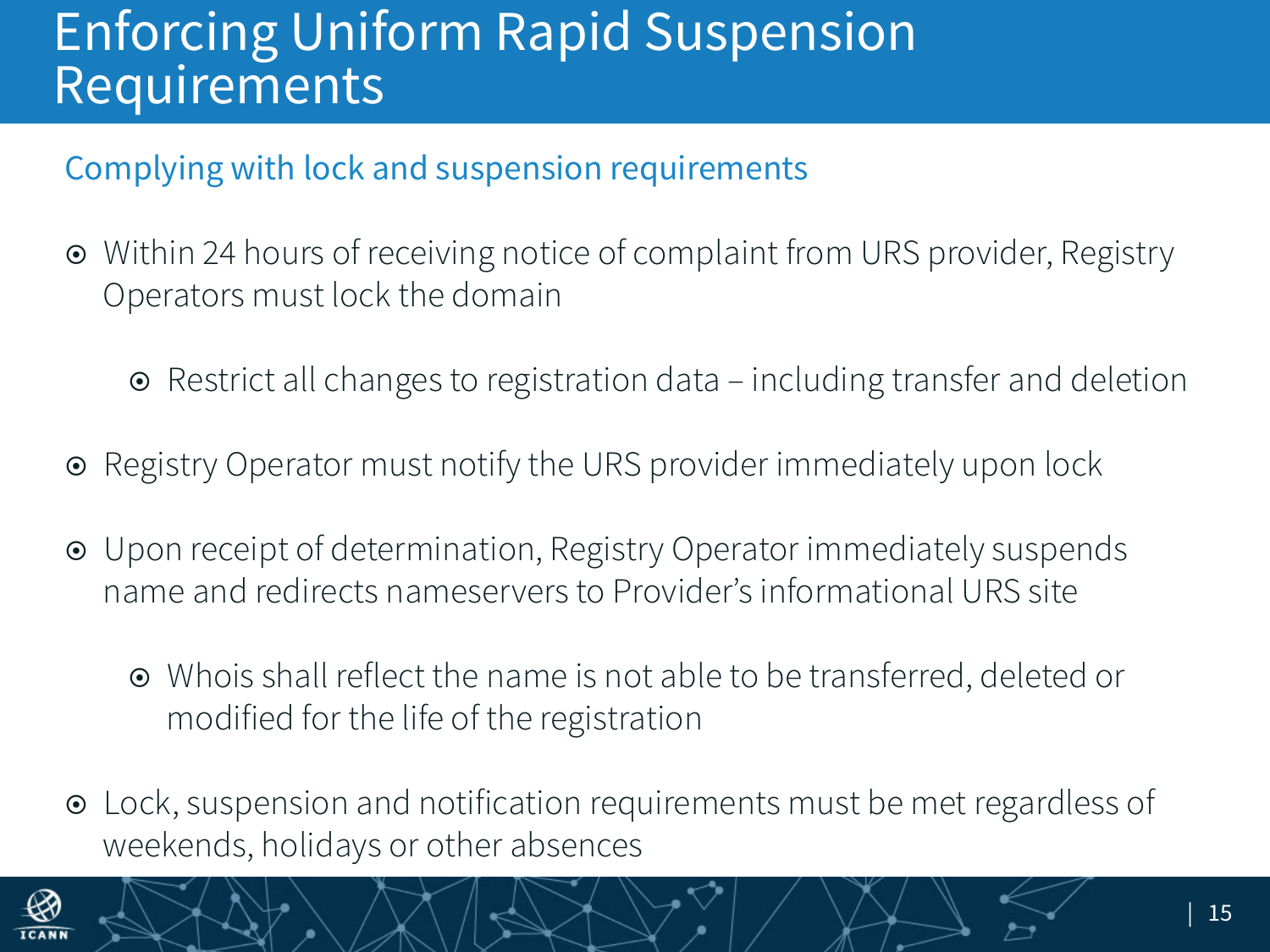### Registry Related Policy and Working Group Efforts

#### Actively contributing to registry-related policies and Working Groups

- ¤ gTLD Registry Advisory for Correction of non-compliant ROIDs https://www.icann.org/resources/pages/correction-non-compliantroids-2015-08-26-en
- ¤ Clarification of Public Interest Commitments Specification 11, Section 3b Advisory and Security Framework
- **■** Registration Data Directory Service both effective 31 January 2016:
	- Advisory on Whois Clarifications https://www.icann.org/resources/pages/registry-agreement-raardds-2015-04-27-en
	- ¤ Additional Whois Information Policy (AWIP) Consensus Policy: https://www.icann.org/resources/pages/policy-awip-2014-07-02-en